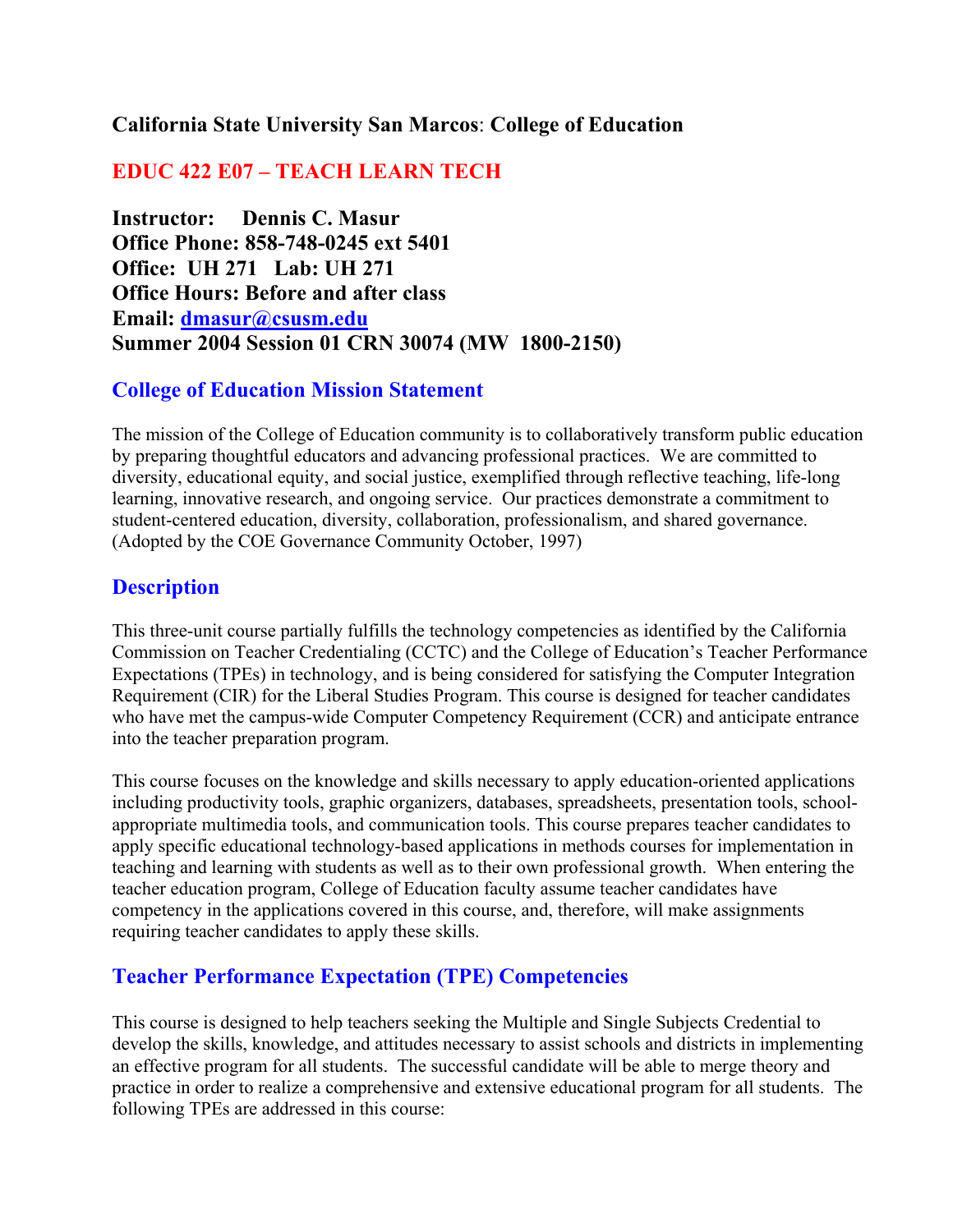# **Primary Emphasis**

TPE 14 CSUSM Educational Technology (Based on ISTE NETS: see below)

# **Secondary Emphasis:**

- TPE 4 Making Content Accessible
- TPE 5 Student Engagement
- TPE 6 Developmentally Appropriate Teaching Practices
- TPE 7 Teaching English Language Learners
- TPE 12 Professional, legal and ethical
- TPE 13 Professional Growth

# **National Educational Technology Standards for Teachers (NETS-T)**

Teaching Performance Expectation (TPE 14) is based on ISTE NETS (See www.iste.org) for detailed information). This course focuses on ISTE NETS I, V, and VI:

#### I. TECHNOLOGY OPERATIONS AND CONCEPTS.

Teachers demonstrate a sound understanding of technology operations and concepts. Teachers:

- A. Demonstrate introductory knowledge, skills, and understanding of concepts related to technology (as described in the ISTE National Education Technology Standards for Students).
- B. Demonstrate continual growth in technology knowledge and skills to stay abreast of current and emerging technologies.

#### V. PRODUCTIVITY AND PROFESSIONAL PRACTICE.

Teachers use technology to enhance their productivity and professional practice. Teachers:

- A. Use technology resources to engage in ongoing professional development and lifelong learning.
- B. Continually evaluate and reflect on professional practice to make informed decisions regarding the use of technology in support of student learning.
- C. Apply technology to increase productivity.
- D. Use technology to communicate and collaborate with peers, parents, and the larger community in order to nurture student learning.

#### VI. SOCIAL, ETHICAL, LEGAL, AND HUMAN ISSUES.

Teachers understand the social, ethical, legal, and human issues surrounding the use of technology in PK-12 schools and apply those principles in practice. Teachers:

- A. Model and teach legal and ethical practice related to technology use.
- B. Apply technology resources to enable and empower learners with diverse backgrounds, characteristics, and abilities.
- C. Identify and use technology resources that affirm diversity.
- D. Promote safe and healthy use of technology resources.
- E. Facilitate equitable access to technology resources for all students.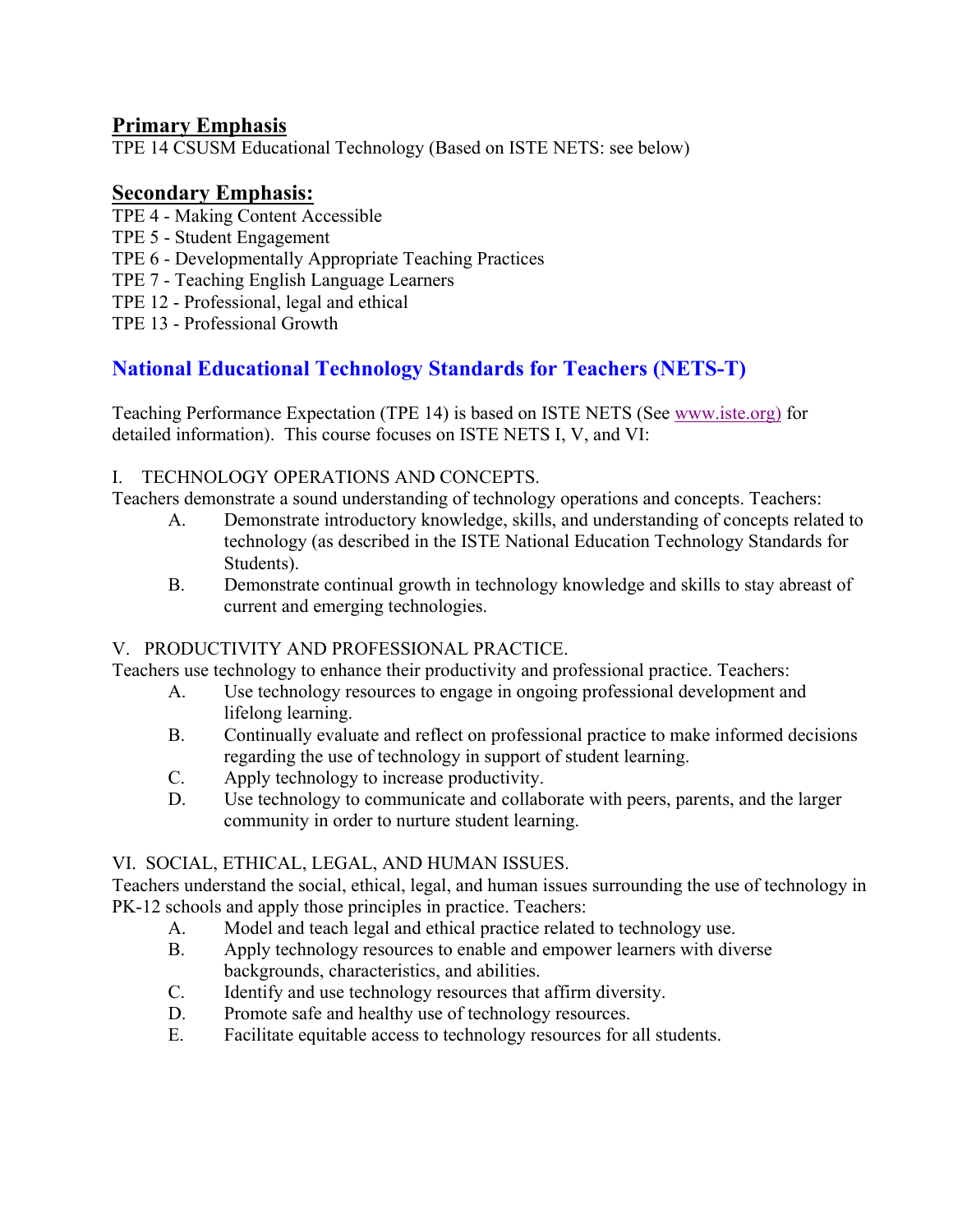# **Course Objectives**

Teacher candidates will demonstrate competency in:

- A. Meeting the ISTE standards I, V, and VI outlined above;
- B. Using a set of educational technology tools that are applied in teaching and learning within the credential program and used in public school settings; and
- C. Setting up an electronic portfolio for completion in the CSUSM teacher-credentialing program.

# **Prerequisites**

The prerequisite for this course is completion of the campus-wide computer competency requirement. This can be fulfilled by successful completion of one of the following:

- Taking the CSUSM CCR assessment or equivalent course OR
- Completion of an approved computer literacy course at the community college level.
- Teacher assessment tool during  $1<sup>st</sup>$  class meeting

# **Required Supplies**

NOTE: It is not necessary to purchase the educational software, as much of the specific software titles are available on the Web in demo-version and/or available on campus.

A. ISTE Student Online Registration: (1.800.336.5191 ) (\$25.00) Provide Instructor name, student contact information and payment information (This is not a membership).

B. Membership to **Task Stream** (www.taskstream.com. See directions at: http://lynx.csusm.edu/coe/eportfolio/index.aspk

C. One CD-R or CD-RW (1x-8x speed)

- D. One mini DV Cassette for Digital Video Camera
- E. Two zip disks (100-200MB) or a USB key-drive (128MB or greater with extension cable)

F. Use of campus email account and WebCT for course communication (provided free) \*\*Optional: ISTE, *Connecting Curriculum and Technology*

This is a volume produced by the professional association that contains the educational technology standards for students at all levels as well as sample lessons on how that standards can be implemented in teaching content. This book will be referred to in other CSUSM-COE courses. Supporting Web site www.iste.org

In order to successfully complete this course, all assignments must be completed at an acceptable level noted on assignment directions and rubrics. In addition to the assignments described below, performance assessment on the teacher candidate's ability to perform tasks using the software will be assessed. Because the content of this course contributes to passage of multiple TPEs, successful completion is imperative. Failure to successfully complete this course will prohibit a teacher candidate from continuing in the program beyond the first semester. The percentage of weight of each assignment is noted next to the description of the topic. Late assignments or assignments missing required elements receive reduced points.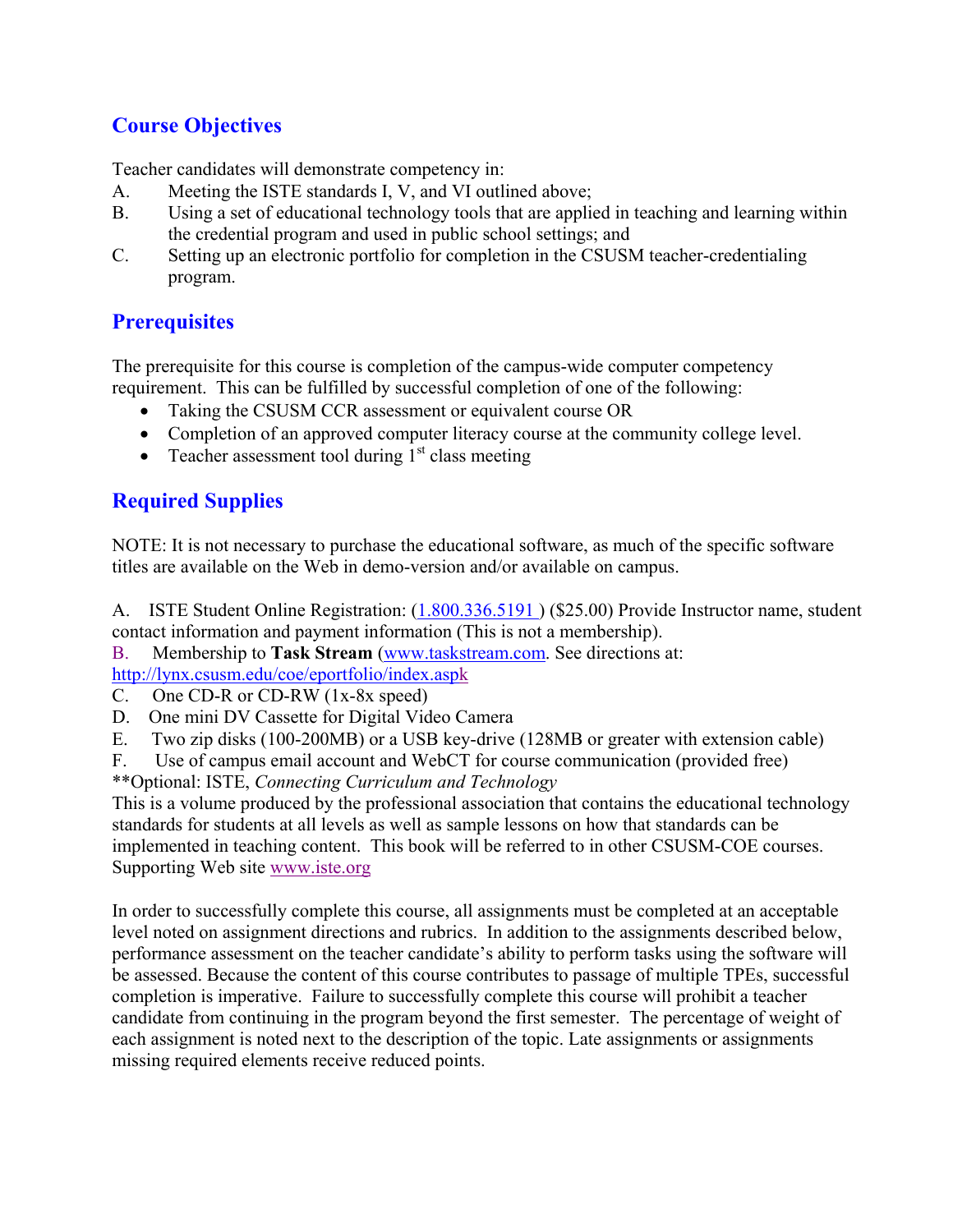# **COE Attendance Policy**

*Due to the dynamic and interactive nature of courses in the College of Education, all students are expected to attend all classes and participate actively. At a minimum, students must attend more than 80% of class time, or s/he may not receive a passing grade for the course at the discretion of the instructor. Individual instructors may adopt more stringent attendance requirements. Should the student have extenuating circumstances, s/he should contact the instructor as soon as possible.*

 A good student is one who adheres to standards of dependability and promptness. If more than two class sessions are missed or there is tardiness (or leave early) for more than three sessions, the teacher candidate cannot receive an A. If more than three class sessions are missed the grade earned cannot exceed a C. Late assignments will be penalized by a 5% deduction in points for each weekday late. After two weeks, late assignments receive no credit. If extraordinary circumstances occur, please make an appointment with the instructor. Remember that communication is the key to success.

In addition to attending course sessions, each student will be required to complete lab assignments each week. Some of these assignments require students use campus resources. All students must plan times they can work in labs on campus at least once per week. Students are required to check campus resources and availability of labs. Mac computers are available in ACD 202, UH 271 and UH 360 in addition to other locations. Students are required to use campus issued-email accounts and check email and WebCT at least two times per week to communicate with instructor and peers.

# **Plagiarism and Cheating**

Please be sure to read and understand the university policy on plagiarism and cheating, as it will be strictly enforced. Academic dishonestly will not be tolerated and will result in a failing grade for this course and will be reported to the University.

# **Authorization to Teach English Language Learners**

The CSUSM credential program has been specifically designed to prepare teachers for the diversity of languages often encountered in California public school classrooms. The authorization to teach English learners is met through the infusion of content and experiences within the credential program as well as additional coursework. Students successfully completing this program receive a credential with authorization to teach English learners. (Approved by CCTC in SB2042 Program Standards, August 2002)

# **Disabled Student Services**

Students with disabilities who require academic accommodations must be approved for services by providing appropriate and recent documentation to the Office of Disabled Student Services (DSS). This office is located in Craven Hall 5205 and can be contacted by phone at (760)750-4905, or TDD (760)750-4909. Students authorized by DSS to receive accommodations should meet with the instructor during office hours or by appointment.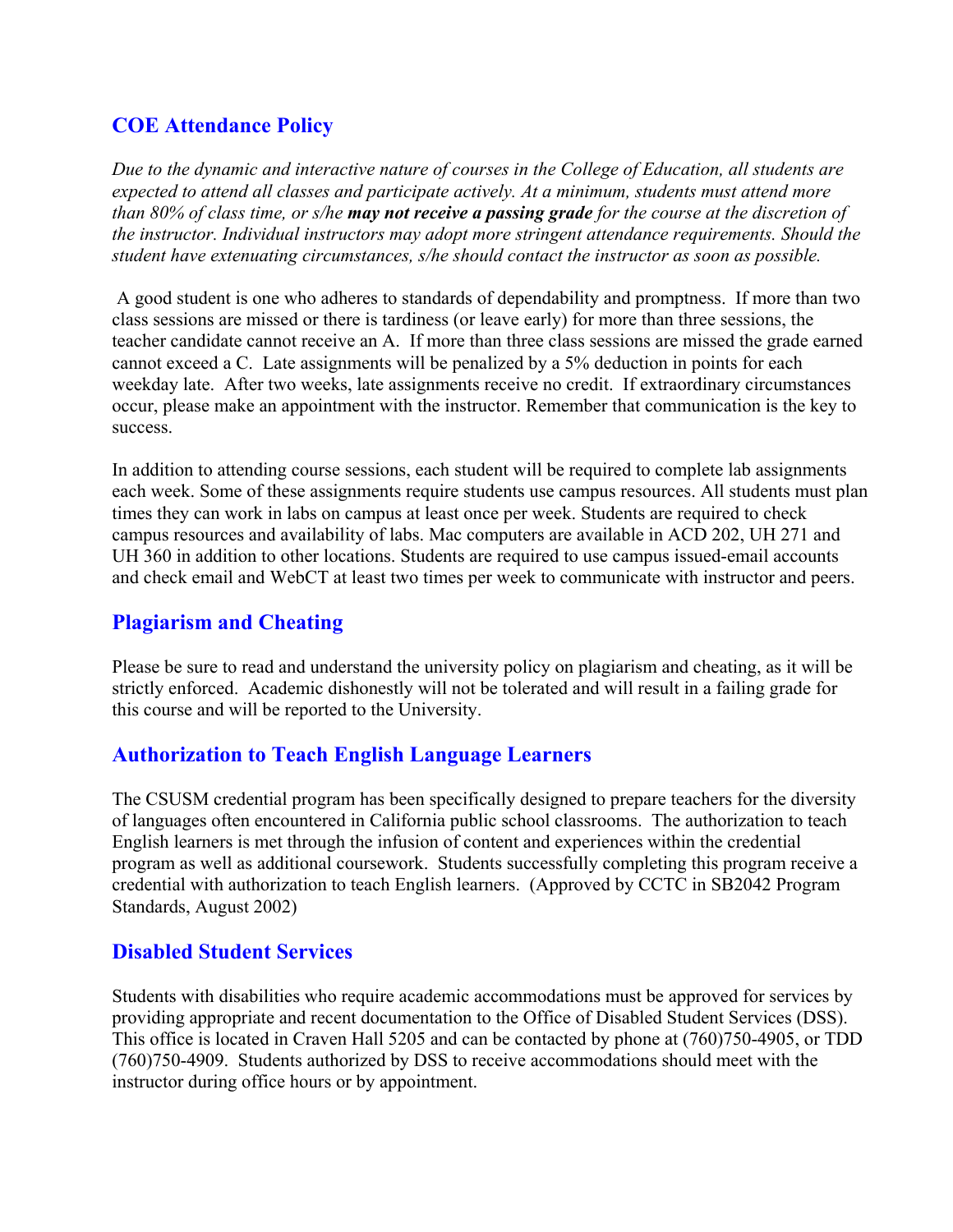| <b>Assignment</b>      | Description                                                                                                                                                                                                                                                                                                                                                                                                               | Percent<br>of Grade |
|------------------------|---------------------------------------------------------------------------------------------------------------------------------------------------------------------------------------------------------------------------------------------------------------------------------------------------------------------------------------------------------------------------------------------------------------------------|---------------------|
| Intro Letter           | The purpose of this assignment is for students to introduce<br>themselves and demonstrate the ability to use a word processor<br>including a variety of formatting and graphics                                                                                                                                                                                                                                           |                     |
| Backflip /<br>Internet | This web-based resource/tool allows the user to organize and<br>manage online resources for projects and courses. The<br>assignment provides an opportunity for students to explore<br>educational web sites and resources and explore and record the<br>usefulness through descriptions. This tool will allow teacher<br>candidates to continue to organize and share resources<br>throughout their program experiences. |                     |
| Inspiration            | This project involves the use of concept-mapping software for<br>brainstorming an educational topic using text and graphics. The<br>activity will provide an opportunity to consider this application<br>for support of writing with students in K-12 classrooms.                                                                                                                                                         | 5                   |
| Filamentality          | This project uses a template/tool on the web to create an<br>activity for students to explore concepts related to standards and<br>specific curriculum topics. These projects are explained and<br>linked on a web page uploaded to a remote server for sharing<br>with other educators.                                                                                                                                  | 5                   |
| Copyright              | The purpose of this assignment is to become familiar with fair<br>use and copyright laws, and use of appropriate APA format and<br>citations. Students will share their learning after becoming<br>knowledgeable about various issues related to ISTE NETS for<br>Teachers, Standard VI.                                                                                                                                  |                     |
| Journal                | Students reflect on course readings and activities from the ISTE<br>website that supports topics related to the ISTE standards.<br>Entries are made to the journal weekly. The journal is submitted<br>at midterm and near the end of the course for credit.                                                                                                                                                              | 10                  |
| Spreadsheet            | This activity provides an opportunity for students to use a<br>spreadsheet in a variety of ways to organize and present<br>information. Various tasks provide an opportunity for teacher<br>candidates to reflect on educational appropriate uses of a<br>spreadsheet tool and differentiate between various tools for<br>organizing information.                                                                         | 5                   |

# **EDUC 422 Course Assignments and Weight for Course Grades**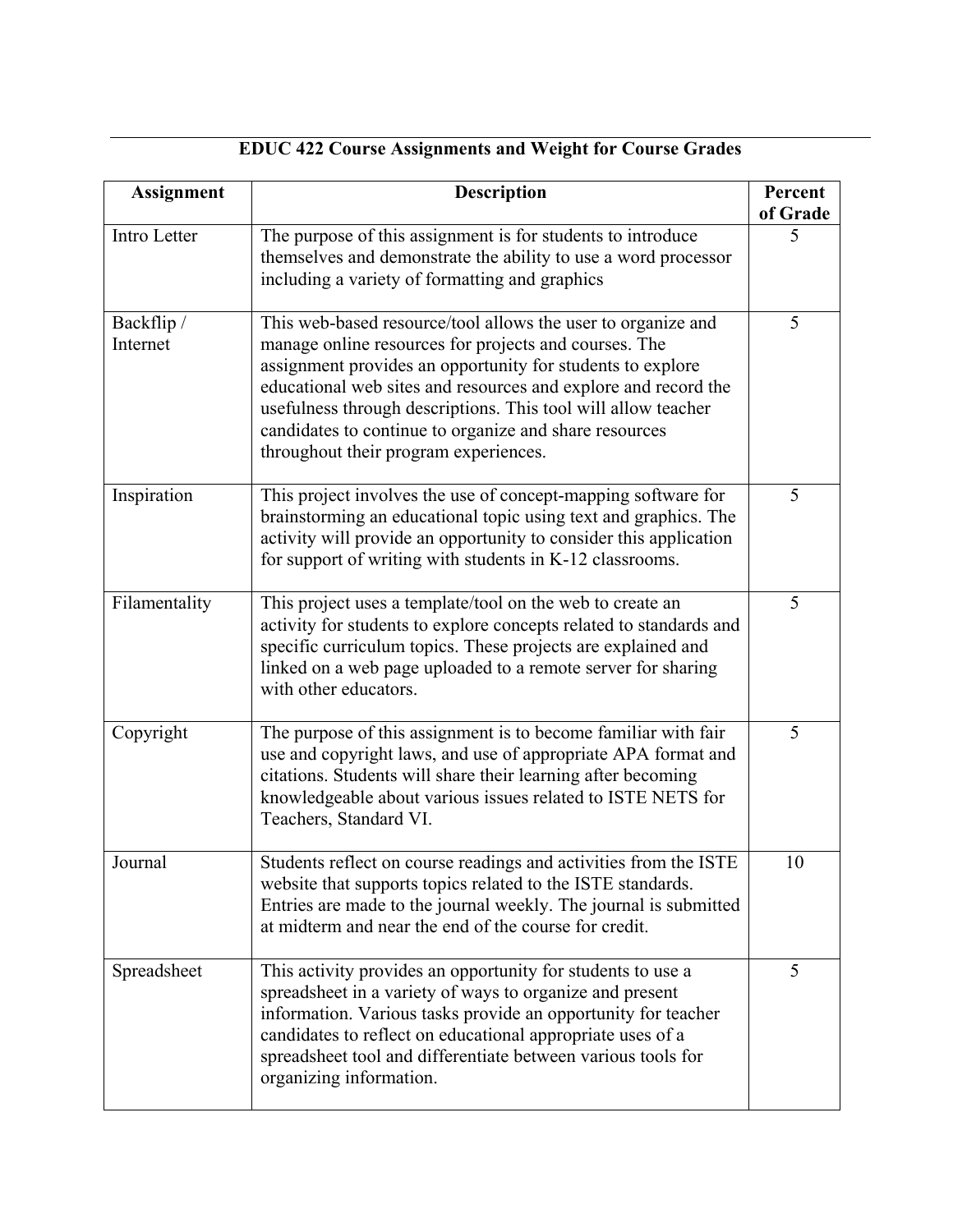| Newsletter       | Create an appealing, newsworthy, and interesting newsletter for<br>parents with information about your classroom. Use of<br>graphics, content and layout will be considered and assessed.<br>Teacher candidates will use a rubric to provide feedback to<br>classmates during a class meeting.                                                                                                                                                       | 5  |
|------------------|------------------------------------------------------------------------------------------------------------------------------------------------------------------------------------------------------------------------------------------------------------------------------------------------------------------------------------------------------------------------------------------------------------------------------------------------------|----|
| PowerPoint       | Students will create a four slide project using special features of<br>the program and content related to a topic from the CA content<br>standards. Articles from ISTE Learning and Leading with<br>Technology will guide the content of the project. This<br>assignment provides students with an opportunity to use skills<br>in researching, referencing and presentation to learn and share a<br>topic related to educational technology issues. | 5  |
| Database         | Students will use a database tool to input and organize<br>information. A report will be generated to document skills with<br>this tool. Students will also understand how online databases<br>provide opportunities to search for information related to an<br>educational topic.                                                                                                                                                                   | 5  |
| Video            | This project involves working in groups of 3 or 4 to produce a<br>video presentation focusing on standards and classroom use.<br>Students will learn how to use digital video cameras, how to<br>edit and prepare a project for sharing electronically.                                                                                                                                                                                              | 10 |
| Software Project | The purpose of the project is to demonstrate understanding of<br>how to assess educational specific software in terms of student<br>academic content standards, learning needs and strengths and<br>weaknesses of the software. Students will share their learning<br>through reflection online.                                                                                                                                                     | 10 |
| Narrative        | Students create a draft narrative using persuasive writing to<br>document their proficiencies related to the ISTE standards.<br>Instructor provides feedback and recommendations required for<br>portfolio.                                                                                                                                                                                                                                          | 3  |
| <b>CTAP</b>      | This assessment provides teacher candidates with a look at their<br>skills at the beginning of the course and a comparison of the<br>growth in technology skills at the end of the course. Charts<br>available following the assessment will be submitted. 2                                                                                                                                                                                         |    |